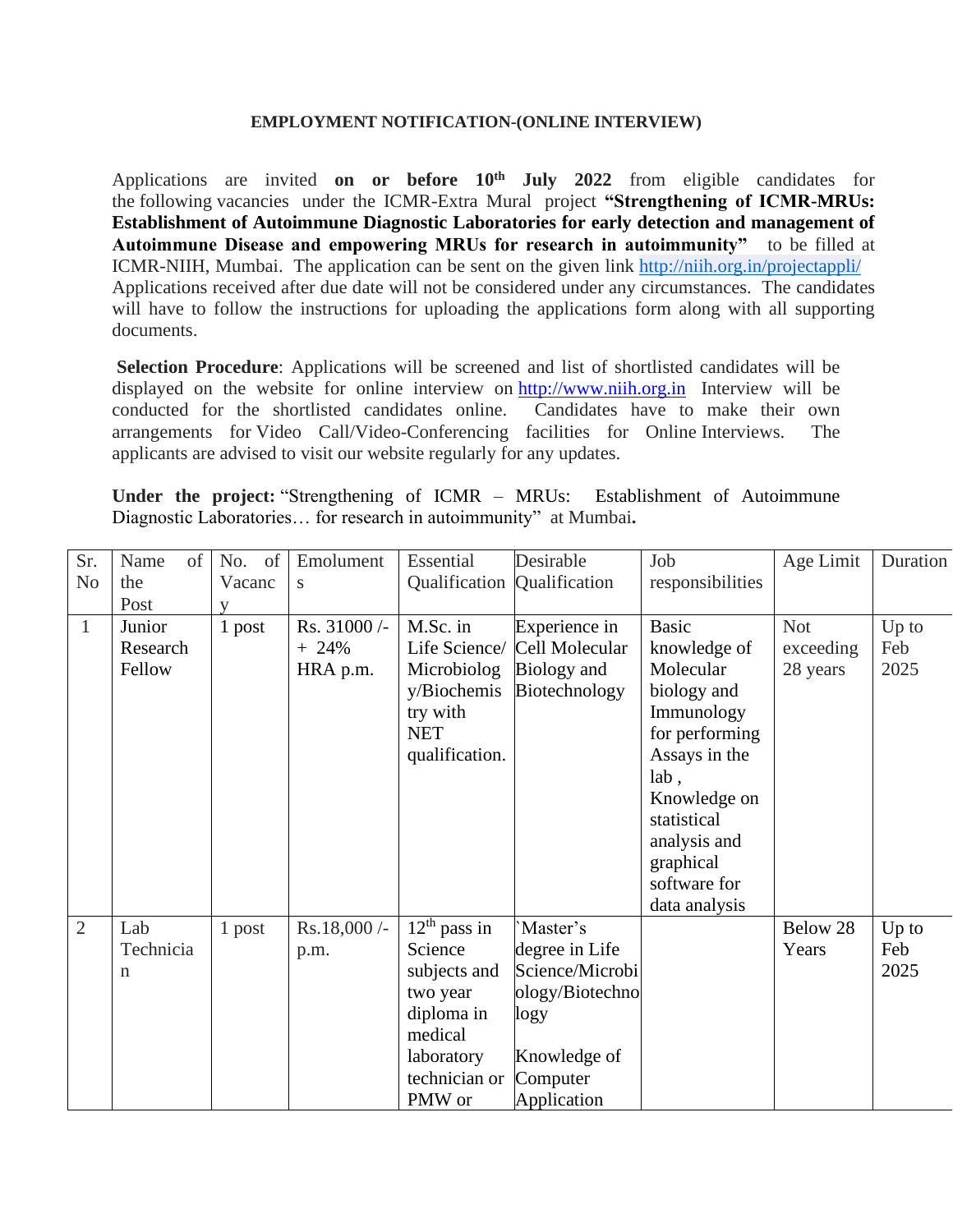|  |  | related      | Experience in  |  |  |
|--|--|--------------|----------------|--|--|
|  |  | subject or 1 | research       |  |  |
|  |  | year DMLT    | laboratory and |  |  |
|  |  | $+1$ year    | field/handling |  |  |
|  |  | required     | blood samples, |  |  |
|  |  | experience   | performing     |  |  |
|  |  | in a         | Serological    |  |  |
|  |  | recognized   | Assays         |  |  |
|  |  | organization |                |  |  |
|  |  | or 2 years   |                |  |  |
|  |  | laboratory   |                |  |  |
|  |  | experience   |                |  |  |
|  |  | in           |                |  |  |
|  |  | government   |                |  |  |
|  |  | recognized   |                |  |  |
|  |  | organization |                |  |  |
|  |  | *BSc degree  |                |  |  |
|  |  | shall be     |                |  |  |
|  |  | treated as 3 |                |  |  |
|  |  | years        |                |  |  |
|  |  | experience   |                |  |  |

## **PROCEDURE FOR RECRUITMENT:**

1) Candidates meeting the age criteria and possessing the required qualifications experience, etc. can fill the Application Form through link <http://niih.org.in/projectappli/> upto **10<sup>h</sup> July, 2022** after that link will be disabled automatically.

2) Shortlisted candidates will be informed about the interview via e-mail or candidates may check our website for updates related to the advertisement.

3) Candidates have to submit the duly self attested copies of proof of their age, educational qualifications, Experiences, testimonials etc., at the time of joining, if selected.

4) Selected candidates have to bring all the documents as mentioned above in Original for verification.

## **Terms and conditions**:

1) Age relaxation for SC/OBC/PWD and Experience candidate will be as per the rules.

2) The above positions are on temporary contract basis.

3) The Director & Appointing Authority has the right to accept / reject any application without assigning any reason(s) and no correspondence in this matter will be entertained.

4) Age, qualifications, etc will be reckoned as on the date of Written Test/ Interview.

5) The appointment can be terminated with one month notice from either side without assigning any reason.

5) Since, the posts are temporary; the incumbents selected will have no claim for regular appointment at ICMR-NIIH or continuation of his/ her services in any other project.

6) Other allowances like CCA, LTC, Medical Claim and PF are not applicable.